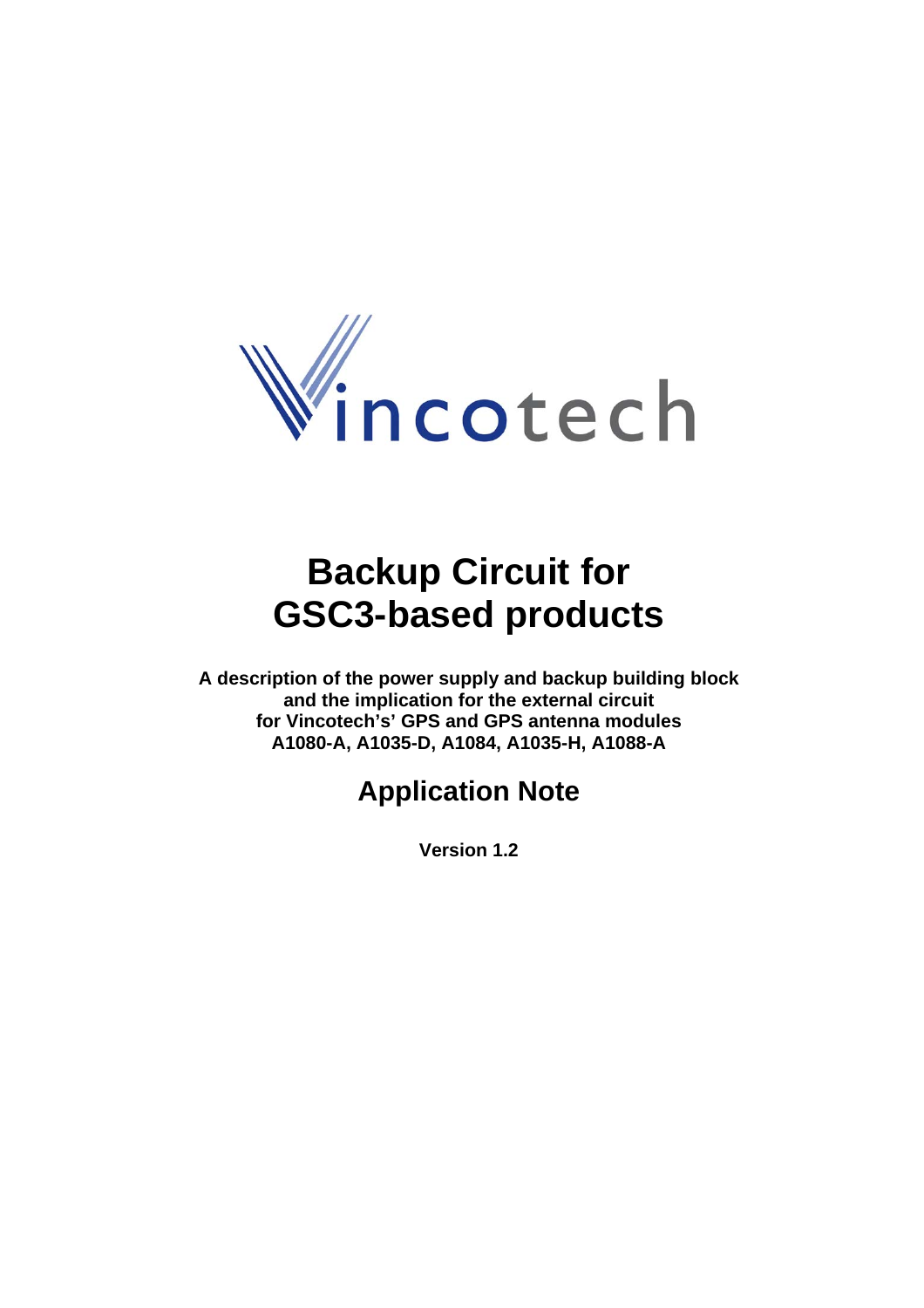

## **Revision History**

|     | Rev. Date      | <b>Description</b>            |
|-----|----------------|-------------------------------|
| 1.0 | 07-09-07       | Initial draft                 |
| 1.1 | $08 - 21 - 08$ | New style; moved to Vincotech |
| 1.2 | 06-30-09       | General GSC3 document         |
|     |                |                               |
|     | mm-dd-yy       |                               |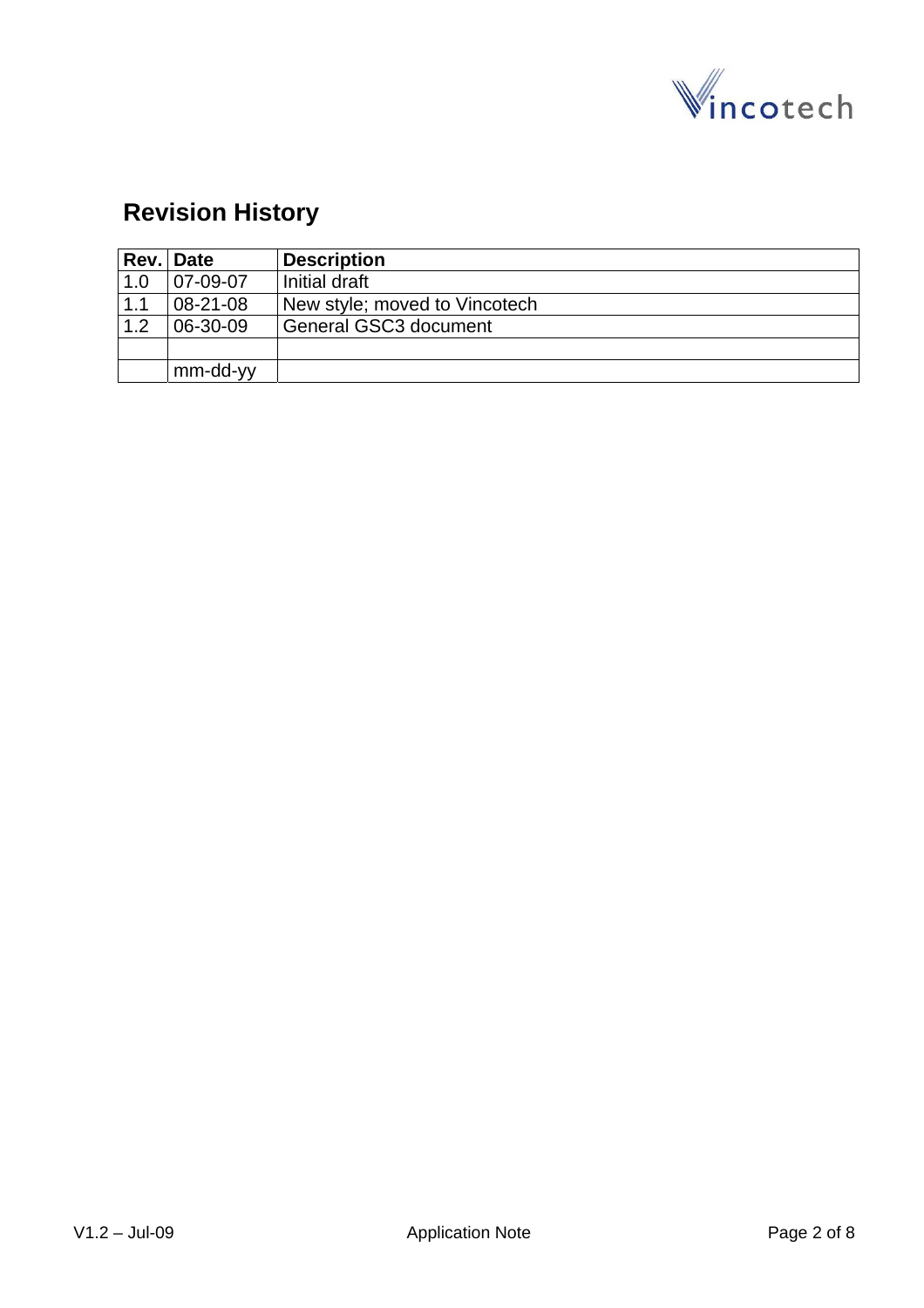

### **Disclaimer**

THIS DOCUMENT CONTAINS PROPRIETARY INFORMATION OF VINCOTECH GMBH. IT MAY NOT BE COPIED OR TRANSMITTED BY ANY MEANS, PASSED TO OTHERS, OR STORED IN ANY RETRIEVAL SYSTEM OR MEDIA, WITHOUT PRIOR CONSENT OF VINCOTECH OR ITS AUTHORIZED AGENTS.

THE INFORMATION IN THIS DOCUMENT IS, TO THE BEST OF OUR KNOWLEDGE, ENTIRELY CORRECT. HOWEVER, VINCOTECH CAN NEITHER ACCEPT LIABILITY FOR ANY INACCURACIES, OR THE CONSEQUENCES THEREOF, NOR FOR ANY LIABILITY ARISING FROM THE USE OR APPLICATION OF ANY CIRCUIT, PRODUCT, OR EXAMPLE SHOWN IN THE DOCUMENT.

THE PRODUCT (HARD- AND SOFTWARE) DESCRIBED IN THIS DOCUMEN-TATION IS NOT AUTHORIZED FOR USE IN LIFE SUPPORT DEVICES OR SYSTEMS WITHOUT THE EXPRESS WRITTEN APPROVAL OF VINCOTECH.

THIS DOCUMENT MAY PROVIDE LINKS TO OTHER WORLD WIDE WEB SITES OR RESOURCES. BECAUSE VINCOTECH HAS NO CONTROL OVER SUCH SITES AND RESOURCES, VINCOTECH SHALL NOT BE RESPONSIBLE FOR THE AVAILABILITY OF SUCH EXTERNAL SITES OR RESOURCES, AND DOES NOT ENDORSE AND IS NOT RESPONSIBLE OR LIABLE FOR ANY CONTENT, ADVERTISING, PRODUCTS, OR OTHER MATERIALS ON OR AVAILABLE FROM SUCH SITES OR RESOURCES. VINCOTECH SHALL NOT BE RESPONSIBLE OR LIABLE, DIRECTLY OR INDIRECTLY, FOR ANY DAMAGE OR LOSS CAUSED OR ALLEGED TO BE CAUSED BY OR IN CONNECTION WITH USE OF OR RELIANCE ON ANY SUCH CONTENT, GOODS OR SERVICES AVAILABLE ON OR THROUGH ANY SUCH SITE OR RESOURCE.

VINCOTECH RESERVES THE RIGHT TO CHANGE, MODIFY, OR IMPROVE THIS DOCUMENT OR THE PRODUCT DESCRIBED HEREIN, AS SEEN FIT BY VINCOTECH WITHOUT FURTHER NOTICE.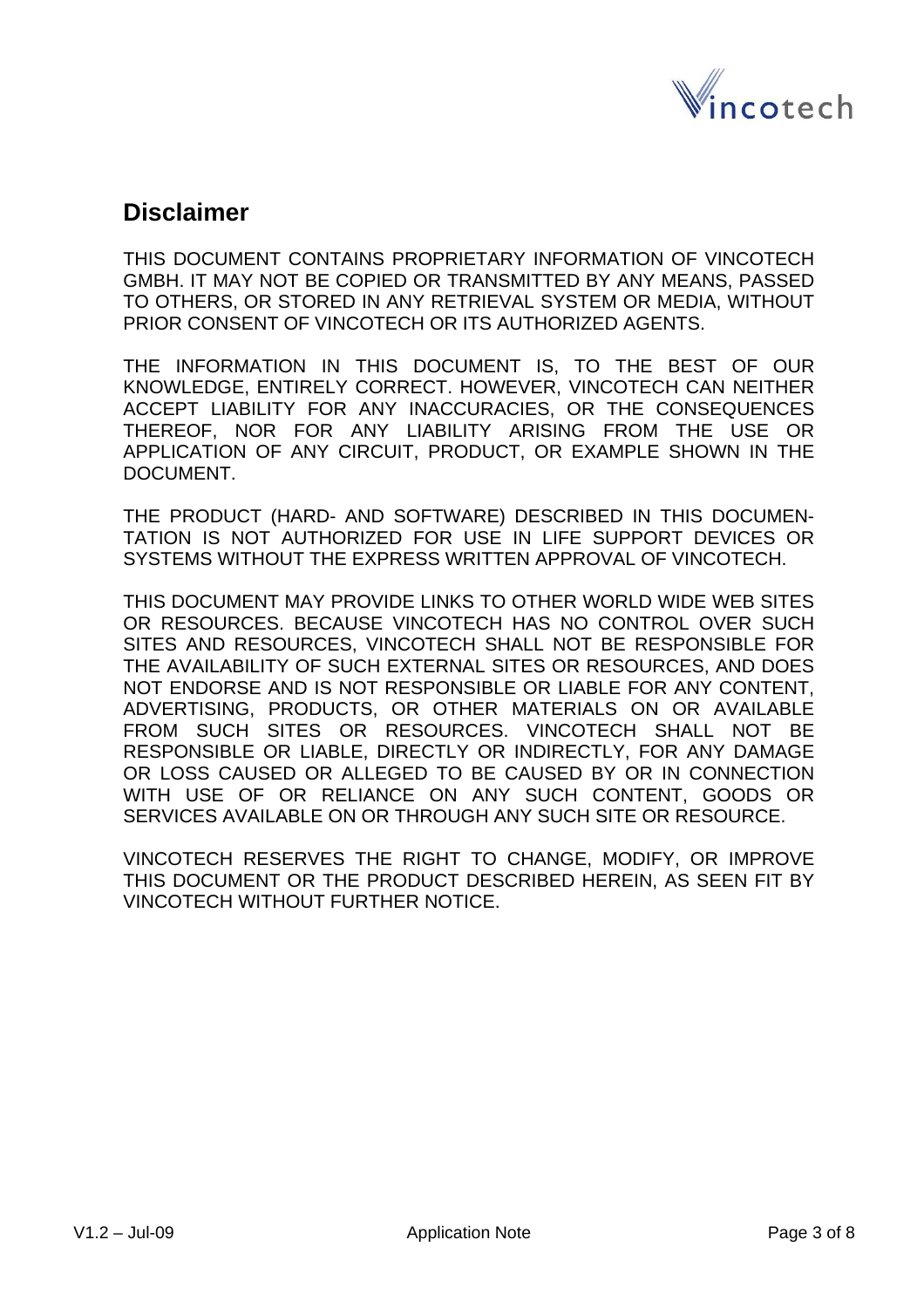

## **Table of Contents**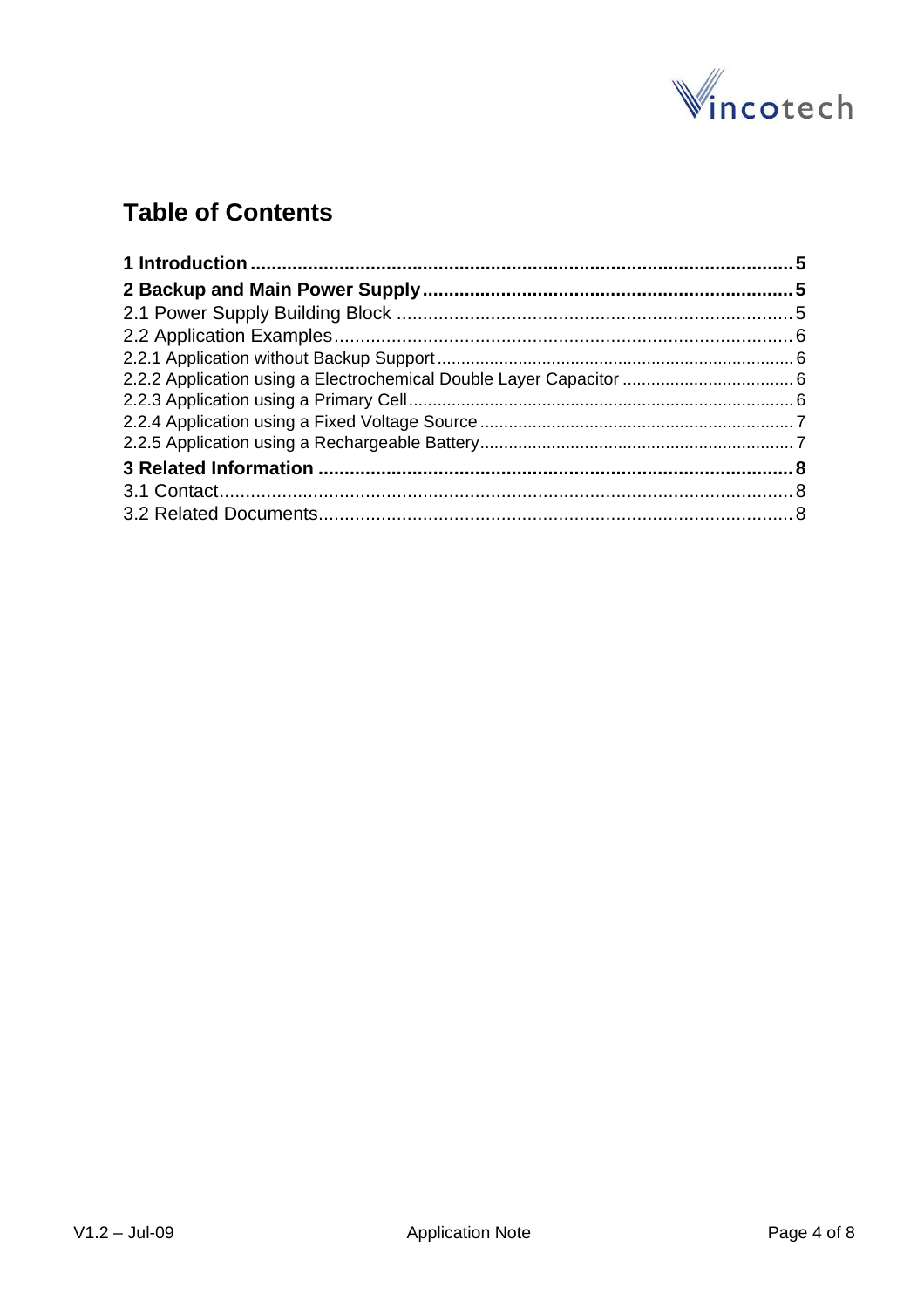

## <span id="page-4-0"></span>**1 Introduction**

This document briefly describes the power supply and backup block built into Vincotech's GSC3-based GPS products and the implications for the external circuitry.

## **2 Backup and Main Power Supply**

#### **2.1 Power Supply Building Block**

Fig. 1 shows the simplified power supply circuit of Vincotech's GSC3-based GPS products. Basically two different supply domains are present. The main voltage regulator (IC1, 2.8V) is responsible for all the loads present at full operation (e.g. CPUs, RF oscillator, down-converter), the backup voltage regulator (IC2, 1.5V) supplies current to all parts of the circuit that should continue to work if only  $V_{BAK}$  is supplied (mainly battery backed SRAM and real time clock).



Fig. 1: Voltage Regulators on GPS Receiver A1080 and A1035-D

For further understanding it is important to notice that both regulators need to be active during fully operational mode of the GPS module.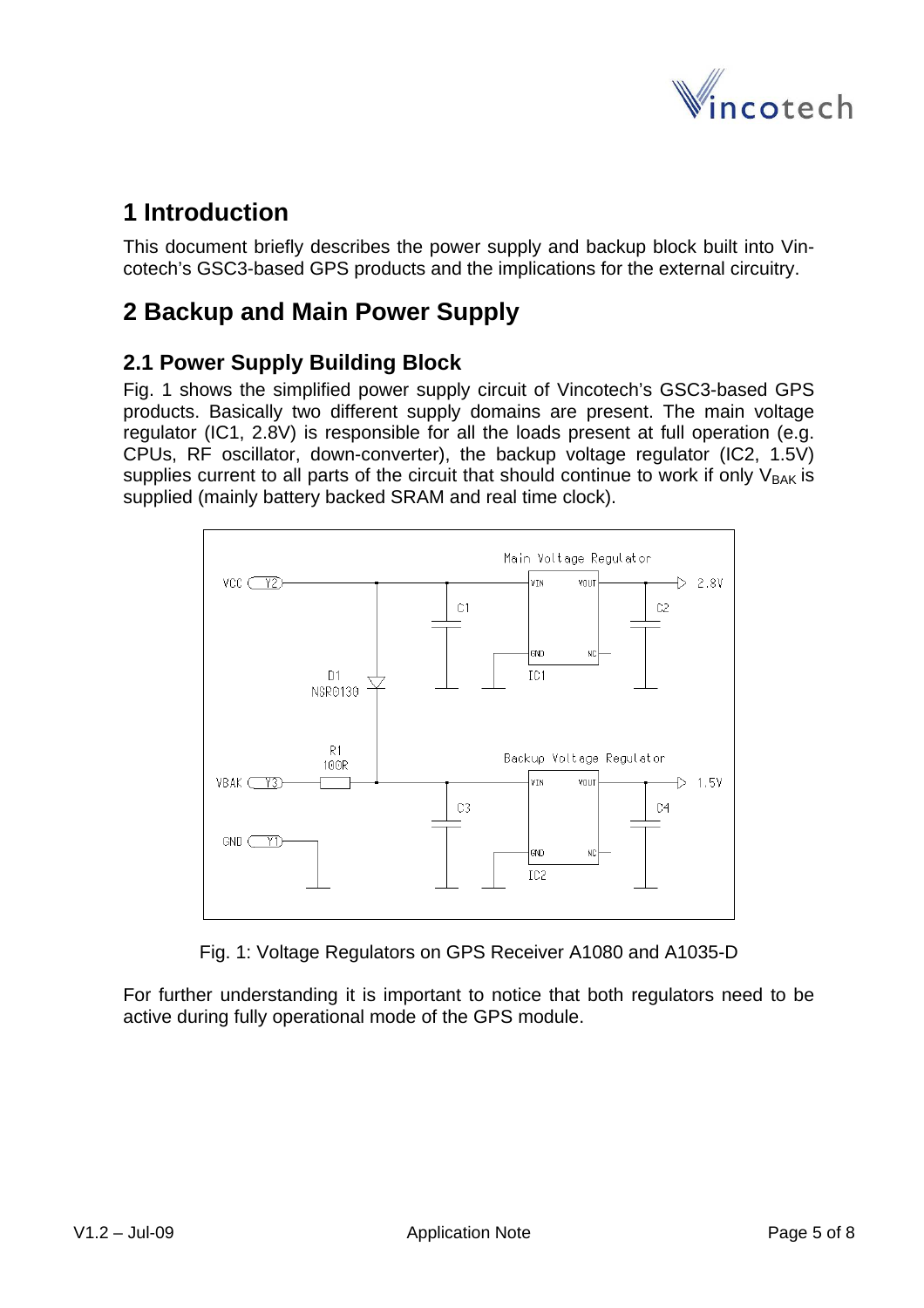

#### <span id="page-5-0"></span>**2.2 Application Examples**

This section presents some common applications examples of how to use the  $V_{BAK}$ pin of Vincotech's GSC3-based GPS products. It covers situation with no backup at all and solutions with fixed voltages and several rechargeable devices. Each example provides a schematic of the circuit that is typically connected to the  $V_{BAK}$  pin for that specific application.

#### **2.2.1 Application without Backup Support**

In application that do not demand SRAM and RTC backup at all it is safe to power the A1080 only through the VCC pin. The diode D1 provides power also to the backup domain. In that case it is suggested to leave the  $V_{\text{BAK}}$  pin open.

#### **2.2.2 Application using a Electrochemical Double Layer Capacitor**



One common device to store backup power is an electrochemical double layer capacitor (EDLC, often referred to as Gold- or Supercap). Before this device is able to supply power it needs to be charged. An EDLC connected between GND and  $V_{BAK}$  is charged through D1 and R1 up to supply voltage applied to the  $V_{CC}$  pin. As with any capacitor there is no risk of destroying the device due to excessive charging, thus no special care has to be taken. Charge current will automatically drop to zero as soon as the voltage over the capacitor has reached the supply voltage. If the

main power supply is removed the backup domain is still supplied by the EDLC through the  $V_{BAK}$  pin. Now D1 prevents current from flowing towards the main power regulator. As long as the voltage is above the minimum voltage necessary for SRAM and RTC retention the data remains valid. Please see the separate application note for more details about EDLCs.

#### **2.2.3 Application using a Primary Cell**



In order to avoid severe problems with leaking or even exploding primary cells (e.g. lithium button cells) any current into the battery should be avoided under all circumstances. As Vincotech's GSC3-based GPS products were deliberately designed to charge a capacitor attached to the  $V_{BAK}$  pin an external diode D1 connected in series is strongly recommended.

However, there is one very important detail to consider. Due to the fact that the backup domain is fed by two sources (main power and external battery) decoupled

through diodes the actual current (approximately 20µA) is delivered by the source with the higher voltage. Thus, to avoid unnecessary draining of the backup battery,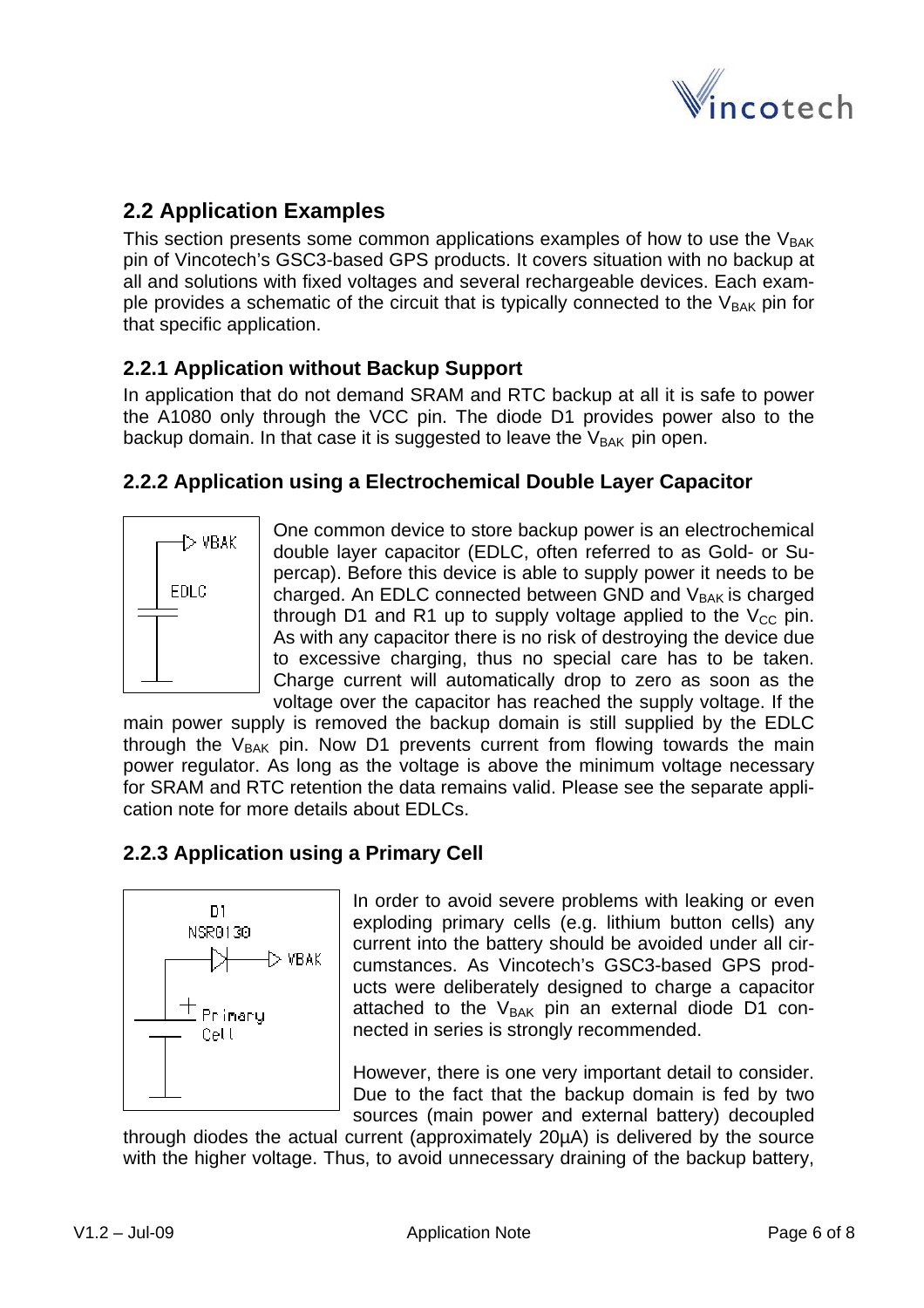

<span id="page-6-0"></span>it is strongly recommended to set the main voltage  $V_{CC}$  slightly higher than the battery voltage  $V_{BAK}$ . Please check the receiver manuals for absolute maximum ratings.

#### **2.2.4 Application using a Fixed Voltage Source**



The primary cell (see section 2.2.3) can be replaced by a fixed voltage source, e.g. some standby supply available in the system anyway. In case the voltage level is different from the main power supply the same restriction as mentioned in section 2.2.3 apply. In

case the voltage level is identical the diode can be omitted. Replacing the mechanical switch in the schematic by a transistor (e.g. a p-channel power MOSFET) will provide functionality similar to the ENABLE pin present on the A1029 GPS receiver.

#### **2.2.5 Application using a Rechargeable Battery**



Vincotech's GSC3-based GPS products are designed to charge an EDLC attached to the  $V_{BAK}$  pin. However, this is not an appropriate solution for a rechargeable battery since to provision against excessive charging is implemented. Thus it is strongly recommended to use an external charging circuit suitable for the specific chemistry of the battery. Again, the decoupling diode D1 is essential and the comments regarding voltage levels and resulting currents as described in section 2.2.3 apply.